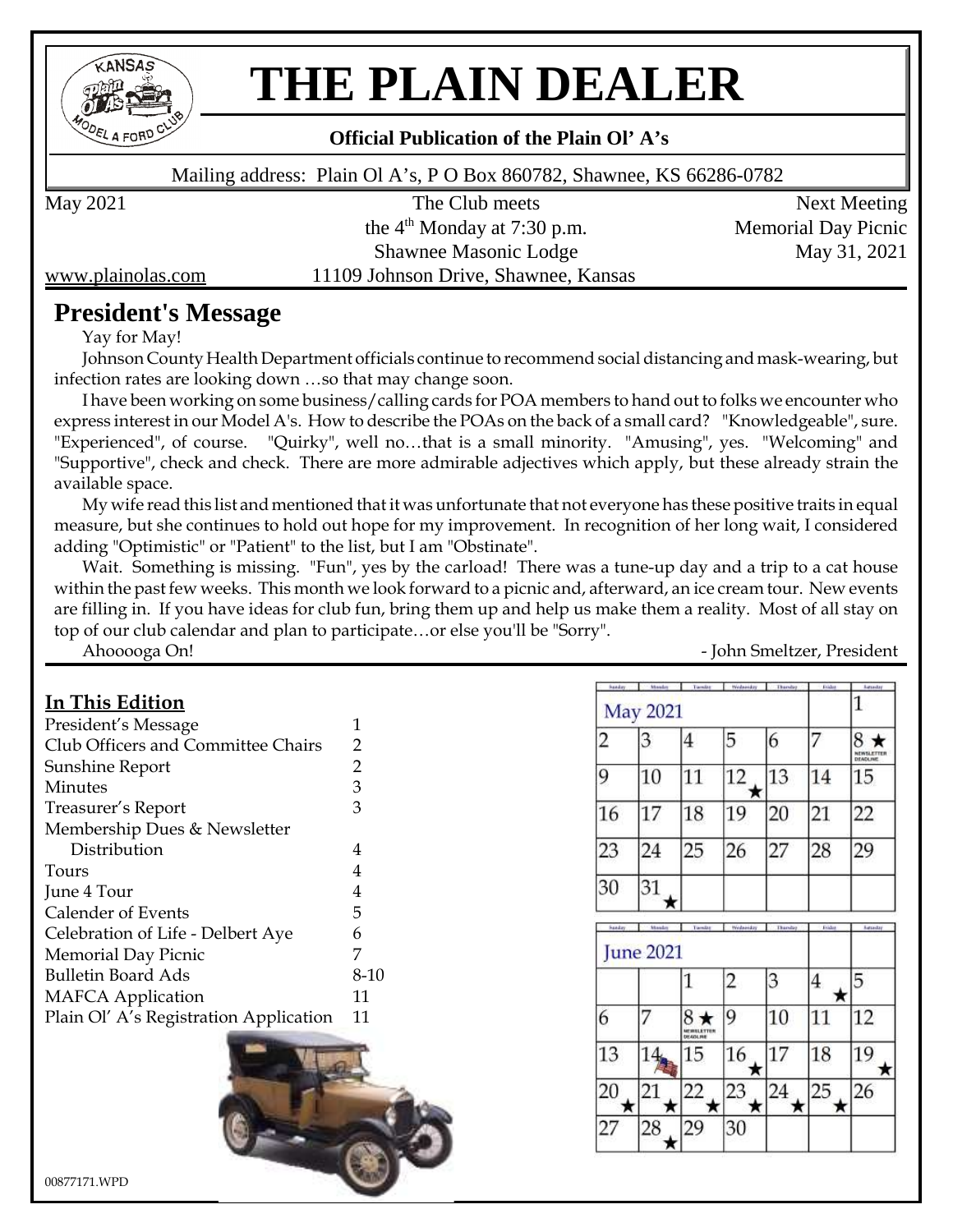### *Page 2 The Plain Dealer May 2021*

# 2021 Club Officers

| President      | John Smeltzer    | 913-638-7032 | js5200ks@gmail.com     |
|----------------|------------------|--------------|------------------------|
| Vice President | Ed Jankowski     | 402-676-6951 | emjank1626@gmail.com   |
| Treasurer      | <b>Bob Hess</b>  | 816-668-3902 | roberthess30@gmail.com |
| Secretary      | Nancy Hess       | 816-679-9051 | nancy12731@gmail.com   |
| Director       | Justin Read      | 816-547-8608 | onsitetech@mac.com     |
| Director       | Ken Coleman      | 913-631-2752 | kcoleman555@gmail.com  |
| Director       | Theresa Guenther | 913-682-2545 | ronsaresto@yahoo.com   |

### Committee Chairpersons - 2021

| Calling                    | Ken Coleman         | 913-631-2752 | kcoleman555@gmail.com       |
|----------------------------|---------------------|--------------|-----------------------------|
| Ladies Night Out           | Ken Coleman         | 913-631-2752 | kcoleman555@gmail.com       |
| Membership                 | <b>Chuck Marcus</b> | 913-681-6079 | cfnamarcus@yahoo.com        |
| Newsletter                 | Joyce Tweedy        | 816-410-4613 | jtweedy@swansonbernard.com  |
| <b>Restorer Articles</b>   | Ron and Theresa     |              |                             |
|                            | Guenther            | 913-682-2545 | ronsaresto@yahoo.com        |
| Seminars                   | <b>Bob Hess</b>     | 816-668-3902 | roberthess30@gmail.com      |
| Sunshine                   | Deborah Smeltzer    | 913-638-7032 | deborah.smeltzer@gmail.com  |
| Historian                  | <b>OPEN</b>         |              |                             |
| <b>Tour Codirector</b>     | <b>Bill Hills</b>   | 913-406-2085 | bill.hills.sh@gmail.com     |
| Car Show Coord.            | Justin Read         | 816-547-8608 | onsitetech@mac.com          |
| Christmas Party            | Ed Jankowski        | 402-676-6951 | emjank1626@gmail.com        |
| <b>Memorial Day Picnic</b> | Ed Jankowski        | 402-676-6951 | emjank1626@gmail.com        |
| Refreshment Coord.         | Fran Coleman        | 913-481-6658 | fcole61@gmail.com           |
| Webmaster                  | Joe Nicholas        | 913-710-3292 | joseph.h.nicholas@gmail.com |
|                            |                     |              |                             |

# **Newsletter Articles**

**Theormation for the newsletter should be sent** 

Information for the newsletter should be sent<br>
to Joyce Tweedy. Her email address is jtweedy@swansonbernard.com, or snail mail, 4600 Madison, Ste. 600, Kansas City, MO 64112 or phone Joyce at 816-410-4613.

The deadline for submission of articles is the  $8<sup>th</sup>$  of the month.

# **Facebook**

Plain Ol' A's is now on Facebook: Search For "Plain Ol' A's" and request to join the Private Group.

https://www.facebook.com/groups/2581927338560371 There are pictures posted from the Fall Foliage Tour and the HyVee Car Show, along with some previous events.

# **MAFCA Membership**

There is a membership form to MAFCA in the back of the newsletter for anyone who is interested.

# **Sunshine Report**

Update on Bruce Mills

Bruce continues to do well and both he and Vicky were able to join us for the April monthly meeting, which gave your Sunshine Chair the opportunity to apologize for getting Bruce's name wrong in the April newsletter. Thanks to all who let me know that I had goofed and please keep monitoring me! Please also continue to keep both Bruce and Vicky in your thoughts and prayers as Bruce continues his treatments.

Please send your news, happy or sad, to Deborah Smeltzer at Deborah.smeltzer@gmail.com or call Deborah at 913-526-6977.

Deborah Smeltzer

# **Roster Correction**

Steve Woerdehoff's email is incorrect in the Roster. It should be: steves\_skiing@yahoo.com. Please note that is an underline between steves and skiiing and not a dash.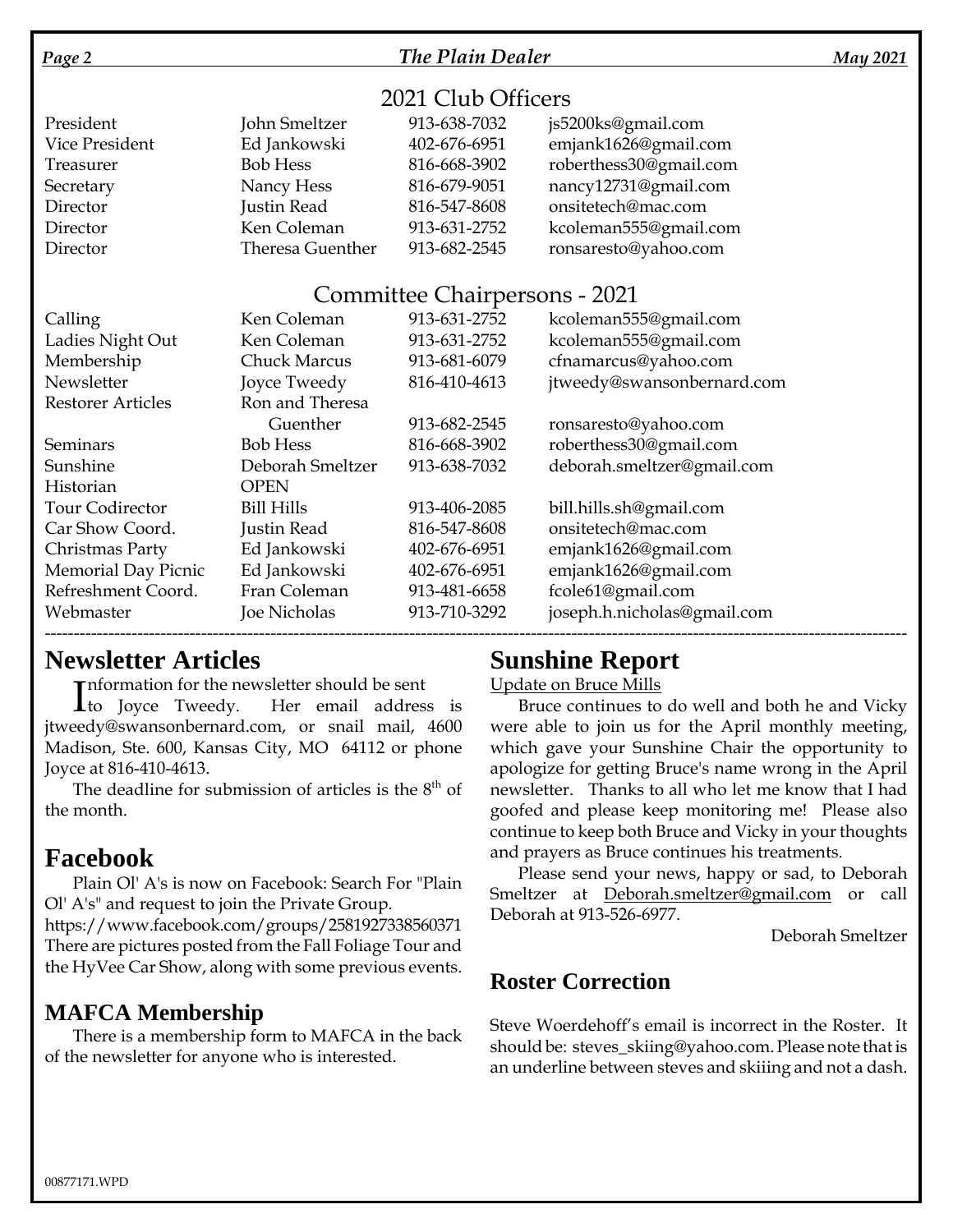### *May 2021 The Plain Dealer Page 3*

# **April 2021 Minutes**

The Plain Ol' A's met on April 26, 2021, at the Masonic Hall. President John Smeltzer called the meeting to order at 7:30 P.M.

Guests and New Members-No guests or new members were present.

Minutes-The minutes were approved as published in The Plain Dealer.

Treasurer's Report-Bob Hess gave the treasurer's report. The membership voted to keep the account balance out of the newsletter and the minutes.

Sunshine Report-Georgia Bianchi and Bruce Mills have been ill. Today is Millie Jankowski's birthday.

Ladies' Night Out-There will be no ladies' night out until further notice.

Newsletter-- Jim Bernard is moving to Colorado. Joyce Tweedy will be the contact for the newsletter. The board voted to award the Bob Swigert award to Jim for his services. Bill will have the plaque made, and we will offer Jim the option of coming to a meeting to receive the award or have it sent to him.

Tours-The following activities are being planned:

- April 24 Tour to Cedar Cove Feline Conservation and picnic in Spring Hill
- May 31 Memorial Day picnic, Miller Memorial Park in DeSoto, and tour for ice cream

July 3 Possible tour and picnic

A possible tour in June is being considered. Details will be put in the newsletter.

Car Shows: Olathe West High School – May 1

Cedar Lake Village – June 4, 2:00 PM-5:00 PM

Shawnee Town: – June 16, July 31, September 12, October 13

Turner Bard – September or October HyVee – October 30

Christmas Party- The Embassy Suites offers a reasonably-priced option. We will probably hold the Christmas party at the Embassy Suites on December 5.

Regional Meet-The hotel is working on the contract. We will need to rename the regional meet.

Business Cards-John will work out a format for a card and present it at the next meeting.

Membership Survey-We may wish to post a survey on the website for interested members.

Driving Sessions-Theresa Guenther has the materials for this. She has tentatively planned a tutorial at the Masonic Hall on July 27 and a driving event at the Great Mall site on August 1.

Refreshments-There were no refreshments. We will

not have refreshments until further notice.

Technical Session-Ed Jankowski gave a presentation on leaky shutoff valves.

|                                        | Nancy Hess, Secretary |
|----------------------------------------|-----------------------|
| <b>Treasurer's Report - April 2021</b> |                       |
| Income                                 |                       |

| April Interest                 | \$1.02  |          |
|--------------------------------|---------|----------|
| <b>TOTAL INCOME</b>            |         | \$1.02   |
|                                |         |          |
| <b>Expenses</b>                |         |          |
| 2021 Roster-Printing & Postage | \$74.80 |          |
| April Newsletter - Printing &  |         |          |
| Postage                        | \$4.92  |          |
| Model A Day Donuts             | \$32.77 |          |
| <b>TOTAL EXPENSES</b>          |         | \$112.49 |

Submitted by Bob Hess, Treasurer

## **Christmas Banquet**

The Plain Ol A's plan on holding their annual Christmas Banquet and gift exchange at the Embassy Suites By Hilton located at 10401 Ridgeview Road on December 5,2021, from 11:30 to 3:00 PM The embassy Suites are located in Olathe Kansas just south for the Ridgeview Rd exit from Hwy 10.

The meal will be a plated luncheon buffet that includes a 3 bar house salad, two entrees with your choice of Citrus Crusted Chicken Breast or Scottish Salmon and a New York Cheesecake dessert. All lunches will be served with water, tea, coffee, artisan roll and butter.

The price of the meals will be determined by the Board of directors in the near future,

If you plan on attending the Christmas banquet and gift exchange, please sign up at a club meeting prior to November 22, 2021, or contact Ed Jankowski at 785-690-7170.



00877171.WPD 2021 Tune-Up Day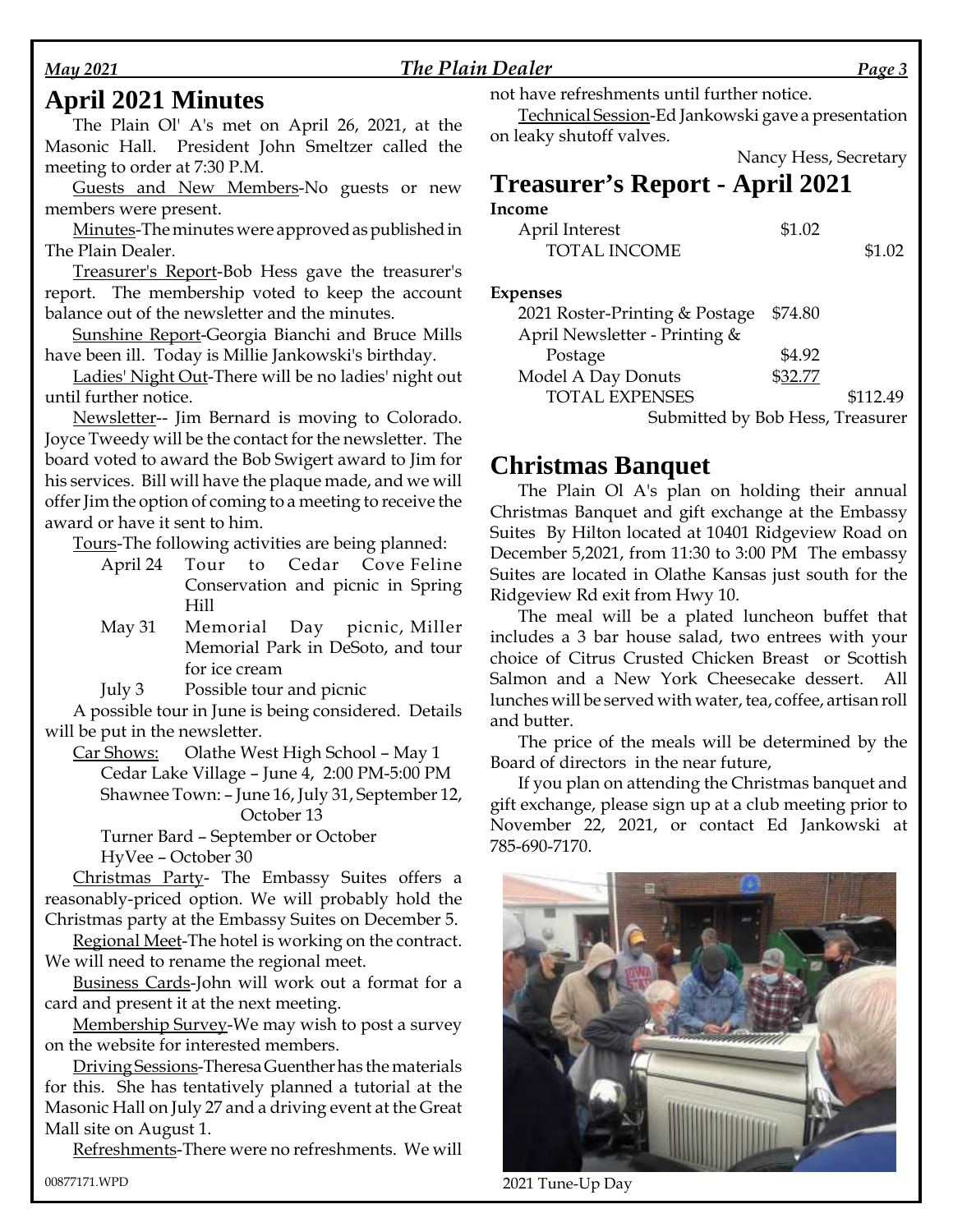*Page 4 The Plain Dealer May 2021*

# **Membership Dues and Newsletter Distribution**

There has been a lot of discussion about the recent changes in the newsletter being email only and the increase in dues. To help members understand what transpired last year, I have been asked to write about the two items in question.

During the August and September 2020 membership meetings it was discussed that the Club has been moving money out of the Money Market account into the checking account to keep things afloat. There was a lot of discussion on how we could over come the short fall. The consensus was by raising dues and/or cutting newsletter cost. During this discussion it was revealed that 61 members were requesting a paper copy despite the fact the newsletter was available via email. The newsletter has run the club \$80/month on average over the last couple of years. A member made the motion to raise dues to \$25/year and change the newsletter to be delivered via an email format only. These two changes will make up for the yearly shortfall and keep the Club in the black.

Since that decision was made by the Club members, the board has been tasked to follow the approved motion. This issue has come up several times since it was passed by the membership due to confusion or frustration with the change. The Board of Directors have decided to table all discussion related to this until later in the year. If you want to weigh in on any of these changes made at the September 2020 membership meeting, the Board of Directors ask that you attend the September 2021 membership meeting or contact a board member before that meeting.

Justin Read

\*\*\*\*\*\*\*\*\*\*\*\*\*\*\*\*\*\*\*\*\*\*\*\*\*\*\*\*\*\*\*\*\*\*\*\*\*\*\*\*\*\*\*\*\*\*\*\*\*\*\*\*\*\*\*\*\*\*\*\*\*\*\*\*\*\*\*\*\*\*\*\*\*\*\*\*\*\*\*\*\*\*\*\*\*\*\*\*\*\*\*\*\*\*\*\*\*\*\*\*\*\*\*\*\*\*\*\*\*\*\*\*\*\*\*\*\*\*\*\*\*\*\*\*\*\*\*\*

# **Tours - 2021**

With the COVID virus still going on my first responsibility is to keep our members healthy and safe so we will be following the state, county, and local mandates of wearing masks and social distancing by holding outdoor events and picnics as we did in 2020. We will not be holding our monthly breakfast or doing indoor gatherings such as going to Union Station. All of our events will be subject to change if the mandated restrictions do not allow them.

Here is what I'm planning for 2021 until it is safe for us to make changes that will allow us to do indoor events and have lunch in a restaurant. We will try to have a Saturday tour and picnic each month starting in April.

| May- $31$ | POAs Picnic at Miller Memorial Park in DeSoto at noon with a tour for ice cream after. This |
|-----------|---------------------------------------------------------------------------------------------|
|           | is a bring your own picnic.                                                                 |

June- 4 Car Show at Cedar Lake Village from 2-5. We will have a tour and picnic before. See separate article.

June 19 I have not come up with a tour yet but am thinking we will go somewhere for a picnic. If anyone has a suggestion of where to go, please let me know.

July 3 Being the 4th of July parade has been cancelled. I am planning a tour and picnic for July 3rd. If you have ideas for tours or places for us you can contact me by phone or text at 913-406-2085 or email at bill.hills.sh@gmail.com.

Happy Model A motoring, Bill Hills

# \*\*\*\*\*\*\*\*\*\*\*\*\*\*\*\*\*\*\*\*\*\*\*\*\*\*\*\*\*\*\*\*\*\*\*\*\*\*\*\*\*\*\*\*\*\*\*\*\*\*\*\*\*\*\*\*\*\*\*\*\*\*\*\*\*\*\*\*\*\*\*\*\*\*\*\*\*\*\*\*\*\*\*\*\*\*\*\*\*\*\*\*\*\*\*\*\*\*\*\*\*\*\*\*\*\*\*\*\*\*\*\*\*\*\*\*\*\*\*\*\*\*\*\*\*\*\*\* **Tour on June 4th Picnic and Car Show**

We will meet at the Walmart on the west side of Olathe ( Parker/ K7 and Santa Fe) at 11:00. We will leave at 11:30 for Kill Creek Park for our picnic. I'm assuming Cedar Lake Village will want us there before 2:00 to line up for the car show so we will need to leave the park by 1:00.

I will have a sign-up sheet at the POA picnic or you can call me (913-406-2085) or e-mail (bill.hills.sh@gmail.com) if you want to attend.

Bill Hills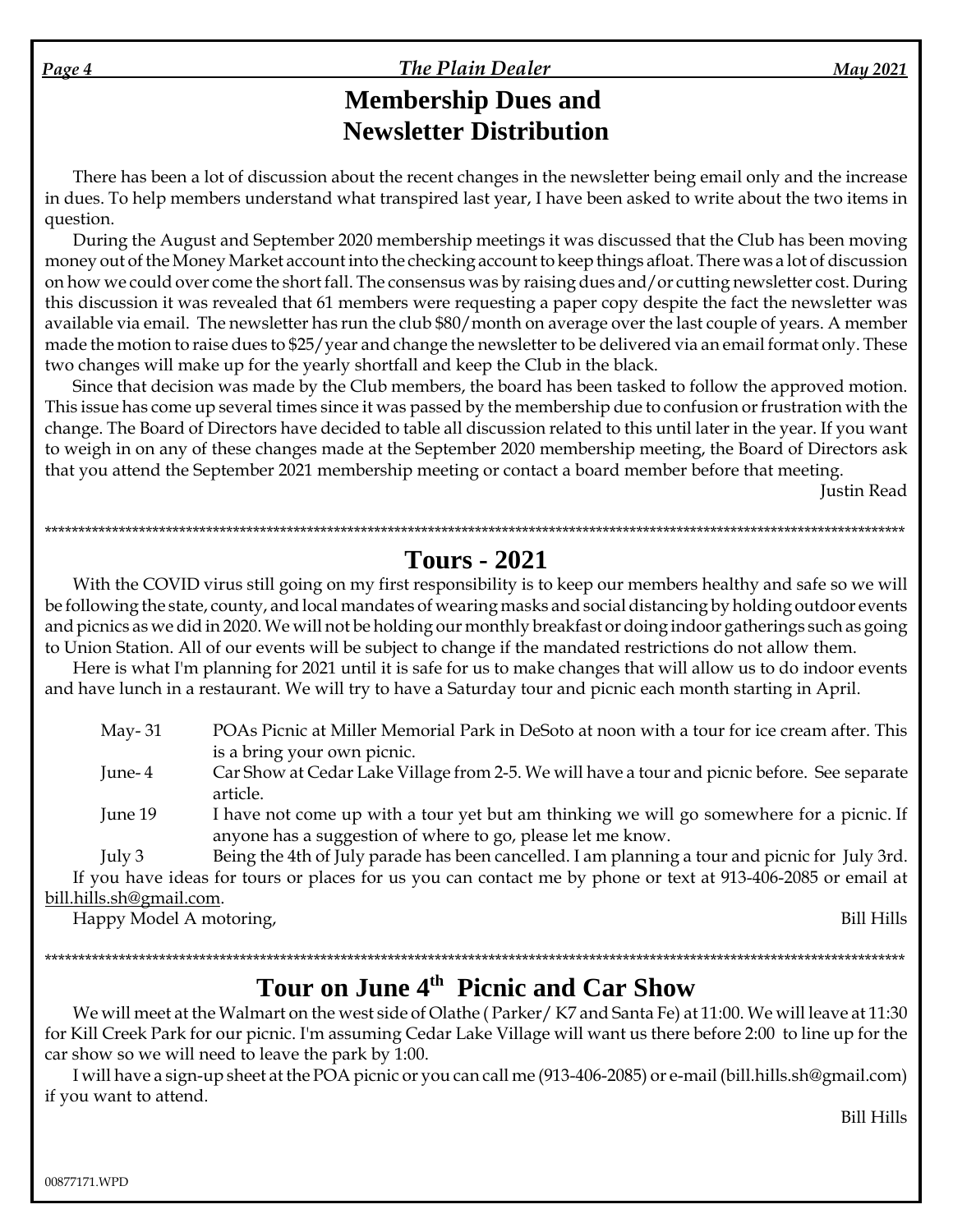| May 2021                                                     | The Plain Dealer                                                                                                                                                                                                                      | Page 5 |
|--------------------------------------------------------------|---------------------------------------------------------------------------------------------------------------------------------------------------------------------------------------------------------------------------------------|--------|
|                                                              | Plain Ol' A's Calendar                                                                                                                                                                                                                |        |
|                                                              | 2021                                                                                                                                                                                                                                  |        |
| May 12                                                       | History on Tap-Before the Roar: America in the Wake of World War I, 7:00 p.m.,<br>Old Shawnee Town                                                                                                                                    |        |
| May 31                                                       | POA Picnic/ Ice Cream Tour - Picnic will be at noon in DeSoto at Miller Memorial Park.<br>This is a bring your own picnic.                                                                                                            |        |
| June 4<br>June 16<br>June 19<br><b>June 20-25</b><br>June 28 | Cedar Lake Village Car Show 2-5 pm, Olathe Tour and picnic before<br>Fried Chicken Dinner, Ice Cream & Model A's- 5:30 pm-7:00 pm, Old Shawnee Town<br>Tour - TBD<br><b>MAFCA National Tour</b><br>POA Meeting-Masonic Lodge, Shawnee |        |
| July 4                                                       | Lenexa 4th of July Parade- Cancelled. I will be working on a short tour for July $3rd$ to take the<br>place of the parade.                                                                                                            |        |
| July 10<br>July 26-<br>July 31                               | <b>Board Meeting</b><br>POA Meeting-Masonic Lodge, Shawnee<br>Car Demo: Old Shawnee Town 1929"s Automobiles- 10:00 am-12:00 pm                                                                                                        |        |
| <b>August 23</b>                                             | POA Meeting-Masonic Lodge, Shawnee                                                                                                                                                                                                    |        |
| September 12<br>September 27                                 | Wheels & Dreams Car, Truck & Bike Show-1:00 pm-4:00 pm<br>POA Meeting-Masonic Lodge, Shawnee                                                                                                                                          |        |
| October<br>October 13<br>October 25<br>October 30            | Turner Barn Car Show-Date to be determined.<br>History on Tap- Immigration: Through a Modern Lens- 7 PM Old Shawnee Town<br>POA Meeting-Masonic Lodge, Shawnee<br>HyVee Car Show - 10:00 am                                           |        |
| November 22                                                  | POA Meeting-Masonic Lodge, Shawnee                                                                                                                                                                                                    |        |
| December                                                     | POA Christmas Party-TBD                                                                                                                                                                                                               |        |

# **More Burma Shave Signs - from 1933**

00877171.WPD

| Moonlight              | The Millionth Man | Little Shavers   | <b>Shaving Brush</b> |
|------------------------|-------------------|------------------|----------------------|
| and Roses              | Has Joined        | Don't Overlook   | Don't You Cry        |
| Whiskers               | Our Ranks         | Illustrated      | You'll Be A          |
| Like Moses             | of Happy Shavers  | Jingle Book      | <b>Shoe Dauber</b>   |
| Just Don't Go Together | Many Thanks!      | In Every Package | By And By            |
| Burma-Shave            | Burma-Shave       | Burma-Shave      | Burma-Shave          |
| Travelers!             | Late Risers!      | It's Not Toasted | The Answer To        |
| A11                    | Shave in Just     | It's Not Dated   | A Maiden's           |
| You Need is            | 2 Minutes Flat    | But Look Out-    | Prayer               |
| A Razor                | Kiss Your Wife    | It's Imitated    | Is Not a Chin        |
| and                    | Grab Your Hat     | Insist on        | Of Stubby Hair       |
| Burma-Shave            | Burma-Shave       | Burma-Shave      | Burma-Shave          |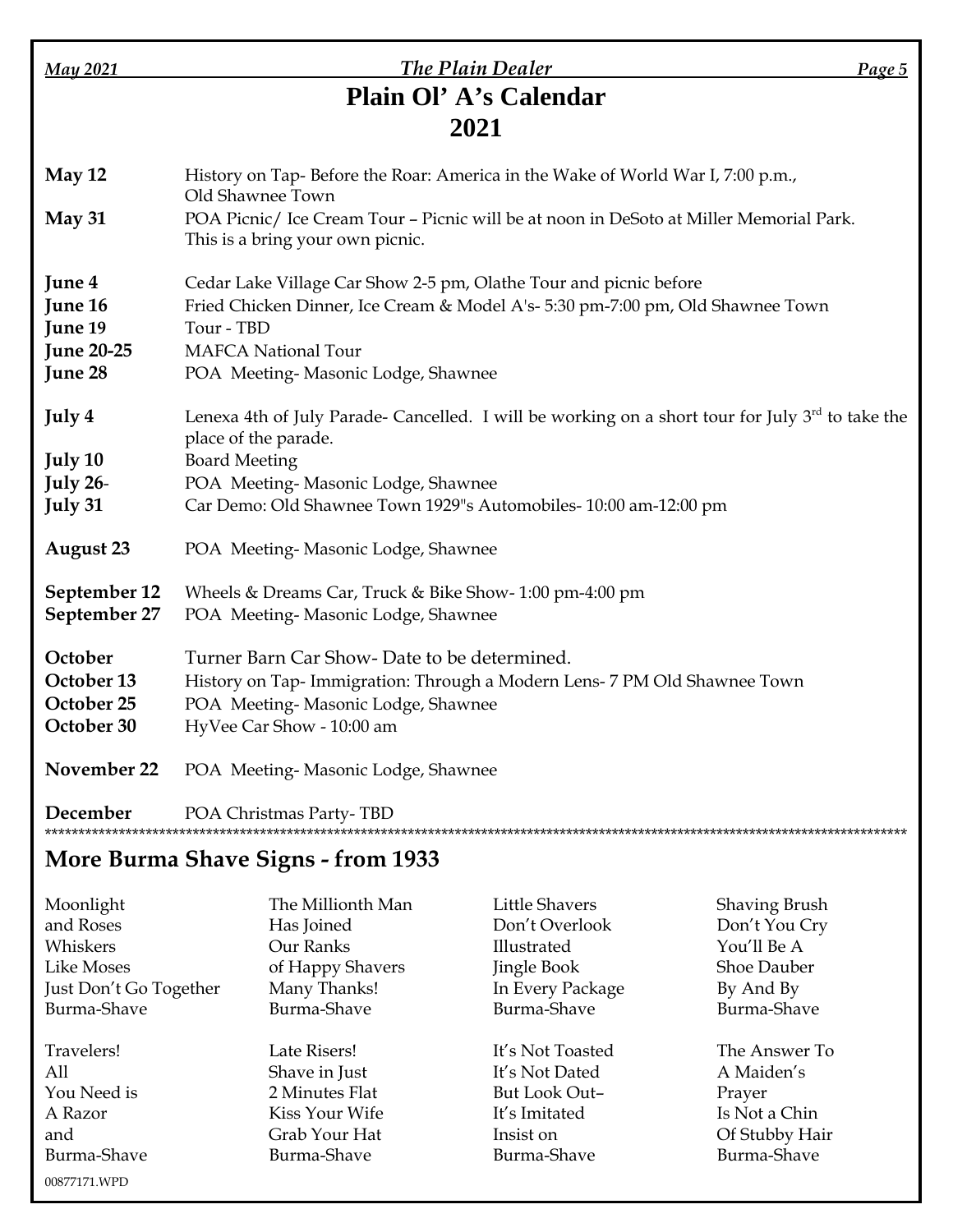### *Page 6 May 2021*



# **Remembering Delbert Allen Aye**

Delbert, Husband and Father passed on January 29, 2021. A celebration of his life will take place at the VFW Park, Tonganoxie, Kansas on May 22, 2021, from 1:30-3:00 pm. A brief service will be held and you will have an opportunity to express your favorite memories of Delbert. Drinks and snacks will be provided.

Classic vehicle owners are encouraged to meet at 1:00 at Billie & Delbert's home, 19851 219th Street, Tonganoxie. We will enjoy seeing the long caravan of classics travel to the park at about 1:15. From there, we will leave at 3:00 and travel to the Leavenworth National Cemetery to visit Del's interment site.

RSVPs are appreciated, but not required. Please contact Mark @ Badvolvo@gmail.com.

# **Caravan To Delbert Aye's Celebration Of Life**

\_\_\_\_\_\_\_\_\_\_\_\_\_\_\_\_\_\_\_\_\_\_\_\_\_\_\_\_\_\_\_\_\_\_\_\_\_\_\_\_\_\_\_\_\_\_\_\_\_\_\_\_\_

The Guenthers will lead POA members who would like to caravan as a group to Delbert Ayes's Celebration of Life Ceremony, May 22nd. We'll meet at Casey's, 130th and State Avenue, Kansas City, Kansas, (about 1 mile east of K-7 or 2 miles west of the Kansas Speedway) at 12:15 p.m. We will leave promptly at 12:30 p.m. to drive to Aye's house.

Our route from Casey's follows: Right onto State Ave west to 218th Street, Tonganoxie, Kansas. Right on 218th to Parallel. Left onto Parallel to 219th St, right onto 219th St to Ayes, 19851 219th Street (on the left).

Hope to see everyone there.

Contact Ron or Theresa Guenther for information, (913) 682 - 2545.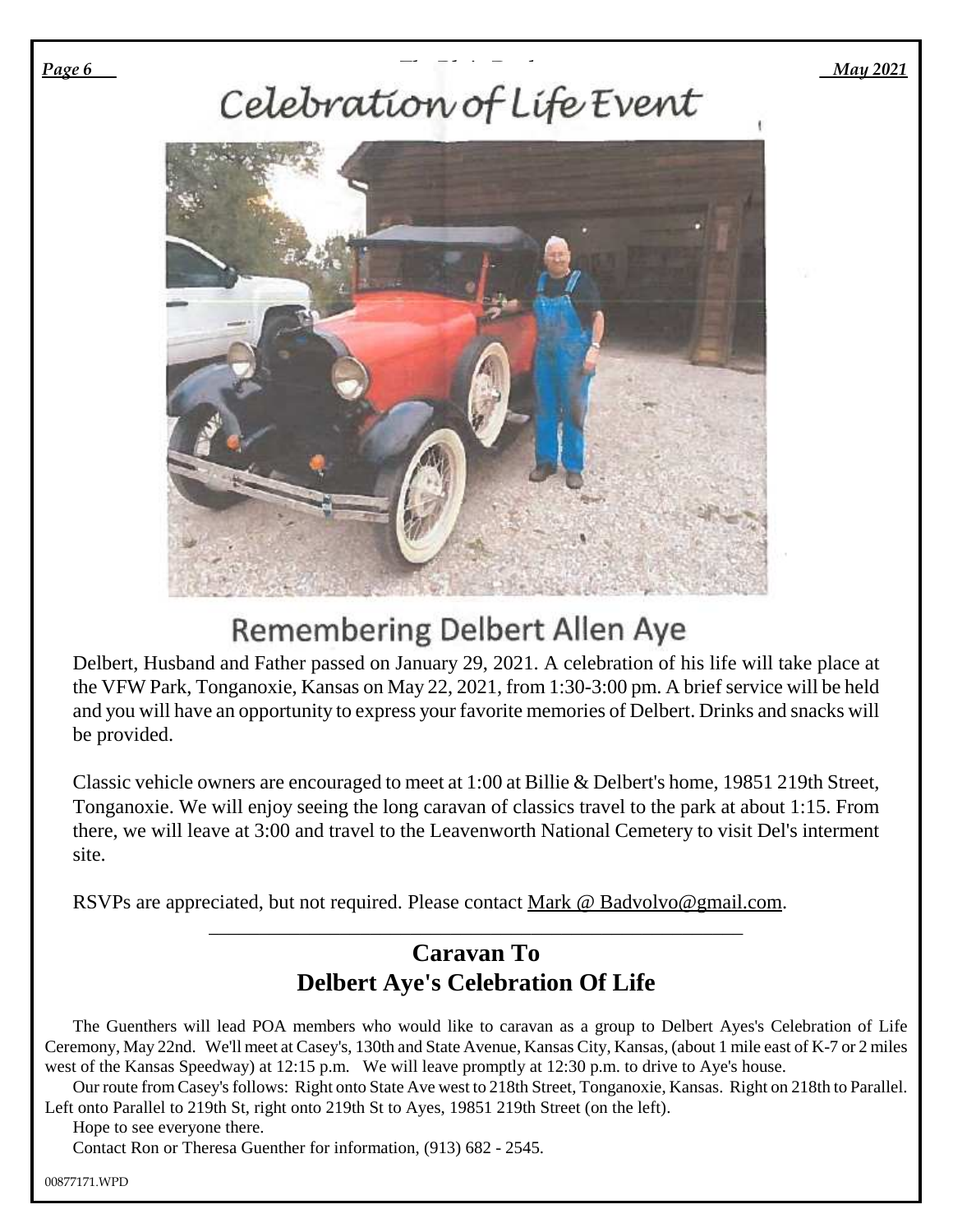### *May 2021 The Plain Dealer Page 7*

# **Memorial Day Picnic**

This year the Plain Ol A's will hold their annual picnic on Memorial Day , May 31, 2021, in DeSoto, Kansas at Miller Park pavilion. The pavilion is reserved from 11:000 AM to 3:00 PM . The picnic will be from 11:30 Miller Park pavilion. The pavilion is reserved from 11:000 AM to 3:00 PM . The picnic will be from 11:30 AM to 3:00 PM. Due to the covid virus, the present plan is for those attending to wear masks and bring their own box lunch. The Harps Grocery, McDonalds and Burger King will be open on Memorial Day Harps has a deli that serves hot food. Harps,,McDonalds and Burger King are all located on the south side of town adjacent to Highway 10 on Commerce.. The accompanying map indicates locations . Miller Park is at the north end of town and can be accessed from Hwy 10- Lexington Ave exit or from 83rd St from the west. Question call be directed to Ed Jankowski at 785-690-7170

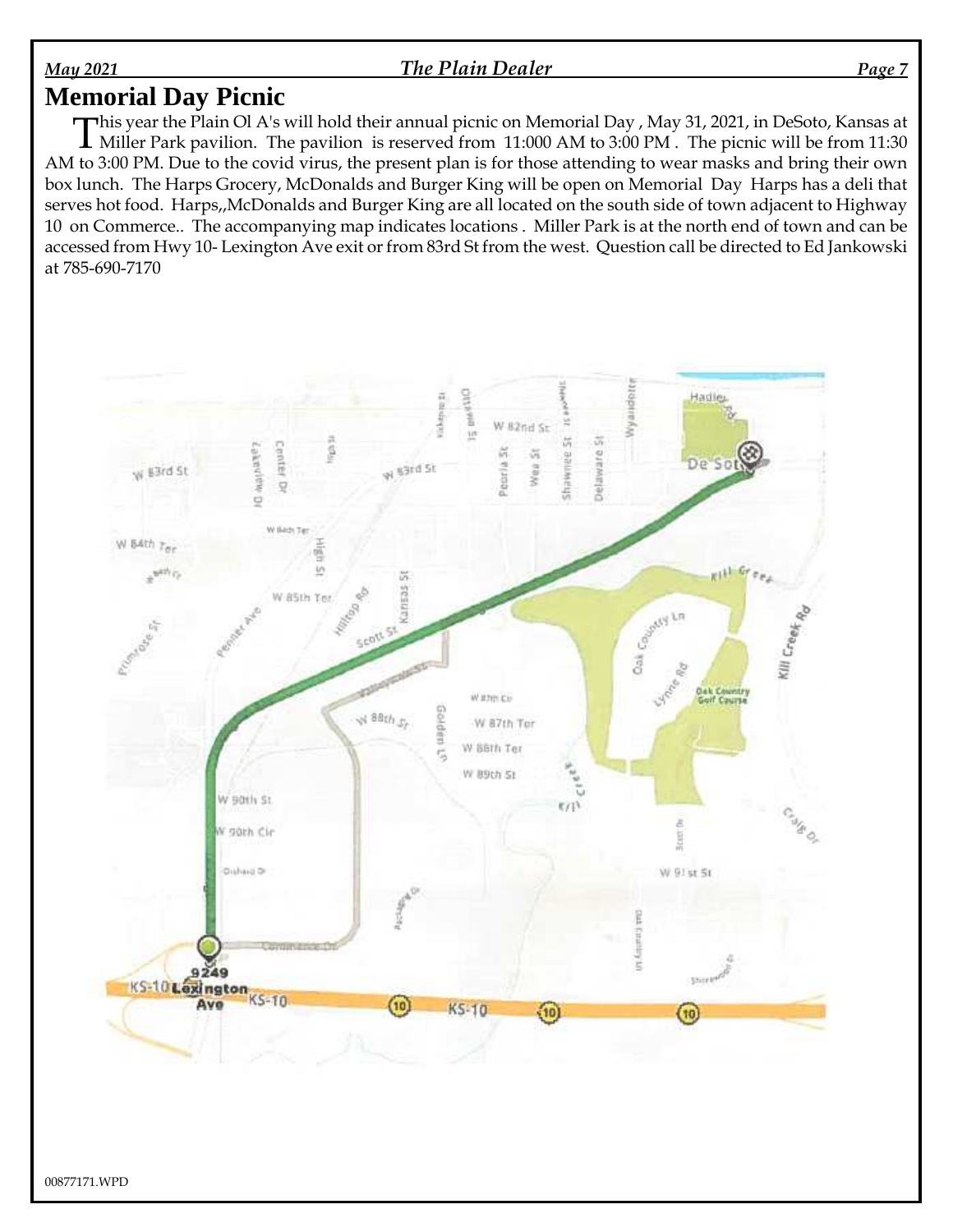### *Page 8 The Plain Dealer May 2021*

### **Bulletin Board**

Place notices and advertise items for sale. No charge for members and other individuals selling their own items. The Club has voted to include ads from other local Model A Clubs. \*\*\*Items will run in three issues, unless renewed or canceled. Date of first insertion is in parenthesis.\*\*\*

Commercial Business ads are: business card size - \$25.00 per year; quarter page size - \$35.00 per year; and half page size - \$50.00 per year. Fees for commercial ads includes a free subscription to the Club's monthly newsletter, The Plain Dealer. For information, contact Jim Bernard, Jr. at 816-410-4610. \*\*\*\*\*\*\*\*\*\*\*\*\*\*\*\*\*\*\*\*\*\*\*\*\*\*\*\*\*\*\*\*\*\*\*\*\*\*\*\*\*\*\*\*\*\*\*\*\*\*\*\*\*\*\*\*\*\*\*\*\*\*\*\*\*\*\*\*\*\*\*\*\*\*\*\*\*\*\*\*\*\*\*\*\*\*\*\*\*\*\*\*\*\*\*\*\*\*\*\*\*\*\*\*\*\*\*\*\*\*\*\*\*\*\*\*\*\*\*\*\*\*\*\*\*\*\*\*\*\*\*\*\*\*\*\*\*\*\*\*\*\*

# For Sale at Grandpa's Garage, DeSoto

I have sold 15 cars, but still have 14 cars for sale.

ALL CAR PARTS PRICE REDUCED

CALL FOR AN APPOINTMENT

913-585-3326 Cell 913-585-1313 Home

LET THE PHONE RING A LONG TIME



UNDER THE SPREADING CHESTNUT TREE THE SHADE TREE MECHANIC STANDS WITH A WORRIED LOOK UPON HIS FACE AND VERY GREASY HANDS



LVE WORKED ON THIS THING OLL DAY TVE HAD THIS ALL APART THE DONE EVERY TOING I KNOW TO DO AND THE DUMB THING STILL WONT START



THEN A LITTLE NEIGHBOR GIRL CANE OUT TO PLAY AND LOOKED UPON THE DASH FIR, I THINK I SEE YOUR PROBLEM YOURE ONLY OUT OF GAS

# If you haven't yet

Many MAFCA members have already renewed for 2021 - thank you to all who've done so!

Mambership brings many benefits as we all loww, and our dues are the main source of the income that enables them. If you haven't yet renewed your membership, this is the time to make that happen! And thank you.

Renew your 2021 membership today

Call 866-379-3619 or visit www.mafca.com

00877171.WPD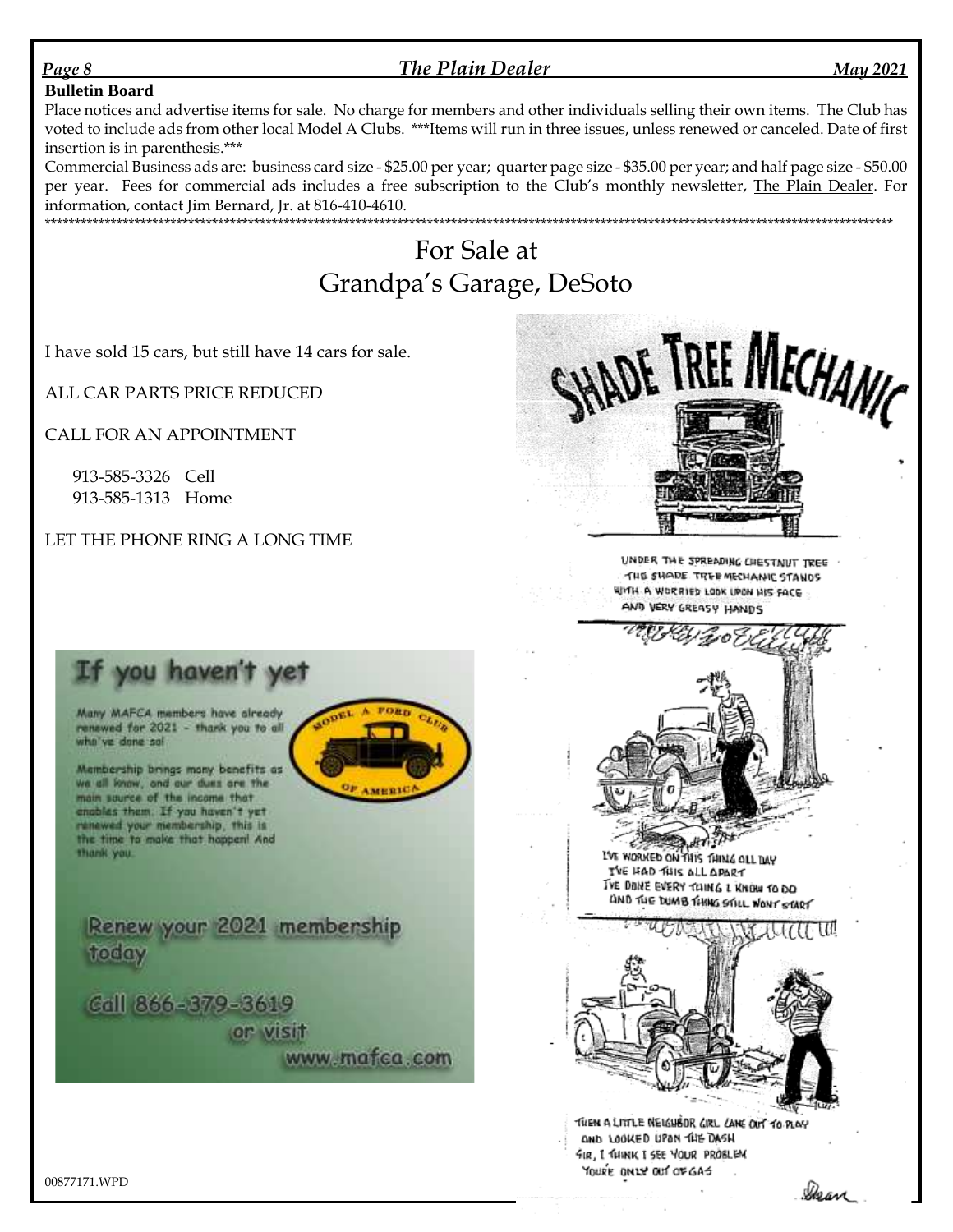### *May 2021 The Plain Dealer Page 9*

# **Videos Available to Our Members**

Most available on VCR and some on DVD Roadside Troubleshooting Jewelry of the Model A Era How To Stop On a Dime Gennin Along Carbs & Carbos Flasher (turn signals) Timing the Ignition Tillotson Carburetors Dial D for Distributor Electrical Seminar '87 Hargrave Rebuilding Model A Differential (new)

### **Other Model A Titles**

Kansas City (Movie) 2000 Hillclimb Weston Yokahama Model A Picacho Peak Hill Climb 2000 The New Ford Model A Ford Motor Co. 1928 1995 Great North American Race Mid American Regional Mafca Regional meet 89 Mafca Regional Meet 87 OLD Cars, Creston 35 ford, 87 reg, Atch Flyin

Other Cars 1935-36 Fords 1932 V8 Ford at the Races

See Ken Coleman 913-631-2752

There's a new video in the library: "Rebuilding Model A Differential"

# **PGaslight Auto Parts 1909-48 FORD Parts** Model A, T, & V-8 Parts 800.242.6491 www.gaslightauto.com 1445 S. US Hwy 68, Urbana, OH 43078

# **Welcome New Members:**

Michael & Darla Hoskins 816-352-7079 Email: djdesign@swbell.net 10708 College Ave Kansas City, MO 64137 1930 Coupe

# Classic Motor Sales, LLC.

# J.B. Hodgdon

**Classics to Current Models** Office: (913) 362-2436 Mobile: (913) 205-8448 00812171091b: jb@hodgdon.com

**6436 Vista Drive** Shawnee, Kansas 66218

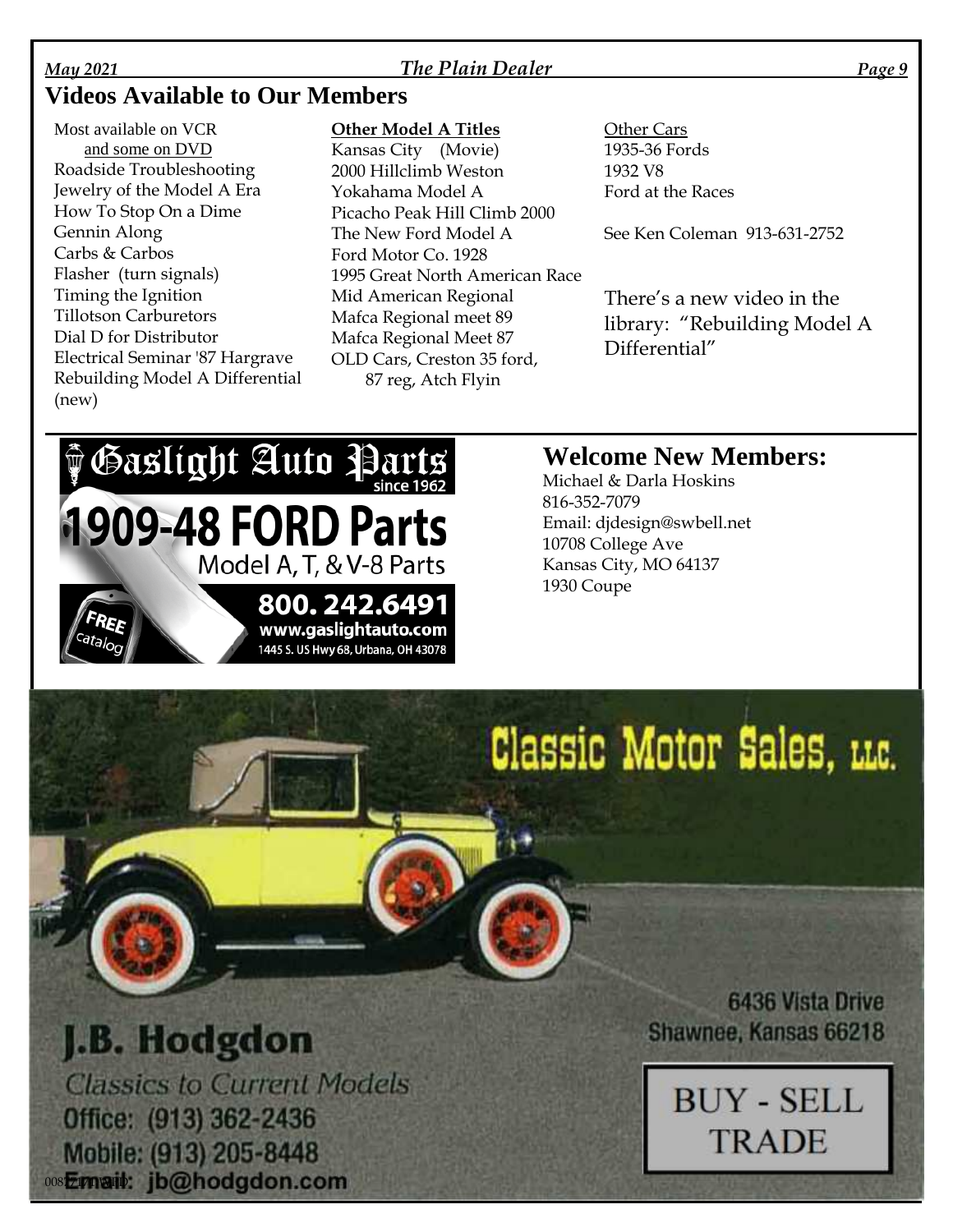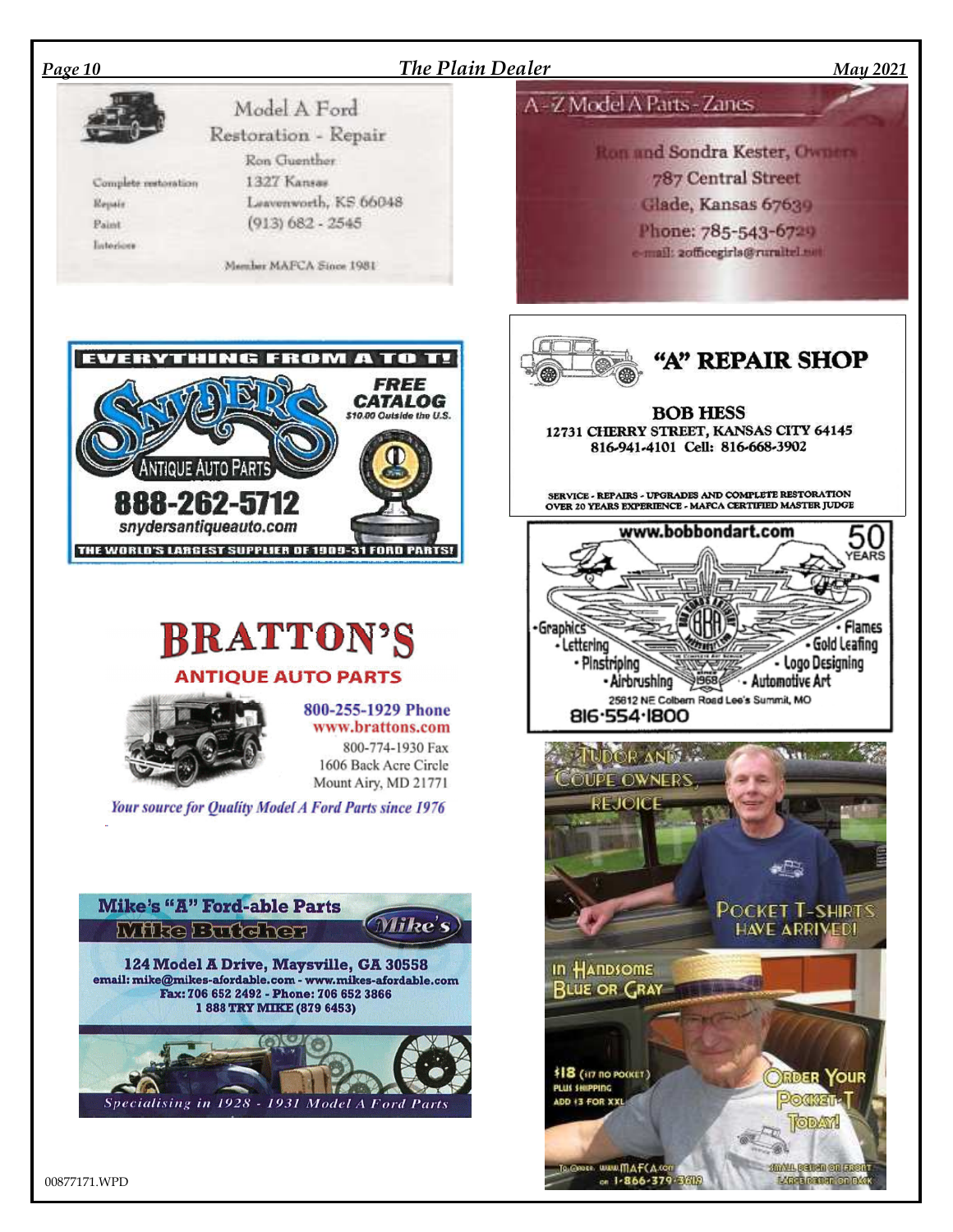| <b>May 2021</b> |                                                                                                                                                                                                                                                    | The Plain Dealer                                                                                                                                                                                                                                                                                                                                                                                                                                                 | <b>Page 11</b>                 |
|-----------------|----------------------------------------------------------------------------------------------------------------------------------------------------------------------------------------------------------------------------------------------------|------------------------------------------------------------------------------------------------------------------------------------------------------------------------------------------------------------------------------------------------------------------------------------------------------------------------------------------------------------------------------------------------------------------------------------------------------------------|--------------------------------|
|                 |                                                                                                                                                                                                                                                    |                                                                                                                                                                                                                                                                                                                                                                                                                                                                  |                                |
|                 |                                                                                                                                                                                                                                                    | <b>Join The Model A Ford Club of America</b>                                                                                                                                                                                                                                                                                                                                                                                                                     |                                |
|                 | <b>New Membership</b>                                                                                                                                                                                                                              | $\sim$ Membership Benefits $\sim$                                                                                                                                                                                                                                                                                                                                                                                                                                |                                |
|                 |                                                                                                                                                                                                                                                    | The Restorer magazine • Technical Support • Local<br>Chapters • National Meets • Era Fashion Guidelines                                                                                                                                                                                                                                                                                                                                                          |                                |
|                 | Spouse's Name <b>contract and the contract of the contract of the contract of the contract of the contract of the contract of the contract of the contract of the contract of the contract of the contract of the contract of th</b>               | • "How To Restore" Series • Judging Standards and                                                                                                                                                                                                                                                                                                                                                                                                                |                                |
|                 |                                                                                                                                                                                                                                                    | <b>Restoration Guidelines</b>                                                                                                                                                                                                                                                                                                                                                                                                                                    |                                |
|                 | City of the contract of the contract of the contract of the contract of the contract of the contract of the contract of the contract of the contract of the contract of the contract of the contract of the contract of the co<br>State <b>Zip</b> | Dues per year are                                                                                                                                                                                                                                                                                                                                                                                                                                                |                                |
|                 | Country Telephone Country                                                                                                                                                                                                                          | U.S. Membership - \$50<br>Canada/Mexico Membership - \$60                                                                                                                                                                                                                                                                                                                                                                                                        |                                |
|                 | Permission to publish my telephone number in future Membership Rosters? Yes: No: No:                                                                                                                                                               | International Membership - \$70<br>Make checks or money orders payable to                                                                                                                                                                                                                                                                                                                                                                                        |                                |
|                 | <b>Gift Membership</b>                                                                                                                                                                                                                             | <b>MAFCA</b>                                                                                                                                                                                                                                                                                                                                                                                                                                                     |                                |
|                 | Name and the contract of the contract of the contract of the contract of the contract of the contract of the contract of the contract of the contract of the contract of the contract of the contract of the contract of the c                     | U.S. Funds Only                                                                                                                                                                                                                                                                                                                                                                                                                                                  |                                |
|                 | Spouse's Name and the state of the state of the state of the state of the state of the state of the state of the state of the state of the state of the state of the state of the state of the state of the state of the state                     | For Credit Card Orders ~                                                                                                                                                                                                                                                                                                                                                                                                                                         | Visa / MasterCard (circle one) |
|                 |                                                                                                                                                                                                                                                    |                                                                                                                                                                                                                                                                                                                                                                                                                                                                  |                                |
|                 | City <b>City City City City City City</b>                                                                                                                                                                                                          | Exp. Date: The contract of the contract of the contract of the contract of the contract of the contract of the contract of the contract of the contract of the contract of the contract of the contract of the contract of the<br>Signature: experience and the state of the state of the state of the state of the state of the state of the state of the state of the state of the state of the state of the state of the state of the state of the state of t |                                |
|                 | State <b>Zip</b>                                                                                                                                                                                                                                   |                                                                                                                                                                                                                                                                                                                                                                                                                                                                  |                                |
|                 |                                                                                                                                                                                                                                                    | Membership Only _____ Membership + Initiation Package                                                                                                                                                                                                                                                                                                                                                                                                            |                                |
|                 | Permission to publish my telephone number in tuture Membership Rosters? Yes: ______ No: ______                                                                                                                                                     | <b>Optional Initiation Package</b><br><b>For New Members Only</b><br>1 - Back issue of The Restorer                                                                                                                                                                                                                                                                                                                                                              | A FORD OLE                     |
|                 | Return this form and payment to:                                                                                                                                                                                                                   | 1 - MAFCA Lapel Pin<br>1 - MAFCA Decal                                                                                                                                                                                                                                                                                                                                                                                                                           |                                |
|                 | <b>MAFCA</b><br>250 South Cypress Street . La Habra, CA 90631-5515                                                                                                                                                                                 | 1 - Name Badge<br>Only \$10 extra                                                                                                                                                                                                                                                                                                                                                                                                                                |                                |
|                 | <b>Source: MAFCA Website</b>                                                                                                                                                                                                                       |                                                                                                                                                                                                                                                                                                                                                                                                                                                                  |                                |
|                 | Revised November 1, 2017                                                                                                                                                                                                                           |                                                                                                                                                                                                                                                                                                                                                                                                                                                                  |                                |
|                 |                                                                                                                                                                                                                                                    |                                                                                                                                                                                                                                                                                                                                                                                                                                                                  |                                |
|                 |                                                                                                                                                                                                                                                    |                                                                                                                                                                                                                                                                                                                                                                                                                                                                  |                                |
|                 |                                                                                                                                                                                                                                                    |                                                                                                                                                                                                                                                                                                                                                                                                                                                                  |                                |
|                 |                                                                                                                                                                                                                                                    |                                                                                                                                                                                                                                                                                                                                                                                                                                                                  |                                |
|                 |                                                                                                                                                                                                                                                    |                                                                                                                                                                                                                                                                                                                                                                                                                                                                  |                                |
|                 |                                                                                                                                                                                                                                                    |                                                                                                                                                                                                                                                                                                                                                                                                                                                                  |                                |
|                 |                                                                                                                                                                                                                                                    |                                                                                                                                                                                                                                                                                                                                                                                                                                                                  |                                |
|                 |                                                                                                                                                                                                                                                    |                                                                                                                                                                                                                                                                                                                                                                                                                                                                  |                                |
|                 | Are you interested in Touring? _______ Seminars? _________ Need Help with your Model A? ____________                                                                                                                                               |                                                                                                                                                                                                                                                                                                                                                                                                                                                                  |                                |
|                 | Are you a member of MAFCA? ______ MARC? __________ How long have you owned a Model A? ________                                                                                                                                                     |                                                                                                                                                                                                                                                                                                                                                                                                                                                                  |                                |
|                 | New Member (dues are \$13.00 plus \$1.00 for each month remaining in the year)                                                                                                                                                                     |                                                                                                                                                                                                                                                                                                                                                                                                                                                                  |                                |
|                 | <b>EXAMPLE 12 Renewal (dues are \$25.00 per year and DUE BY DECEMBER 31)</b>                                                                                                                                                                       |                                                                                                                                                                                                                                                                                                                                                                                                                                                                  |                                |
|                 |                                                                                                                                                                                                                                                    |                                                                                                                                                                                                                                                                                                                                                                                                                                                                  |                                |
|                 | <b>EXECUTE:</b> Would you be willing to serve refreshments at a membership meeting?                                                                                                                                                                |                                                                                                                                                                                                                                                                                                                                                                                                                                                                  |                                |
|                 |                                                                                                                                                                                                                                                    | Please send this application and your check payable to Plain Ol' A's to:                                                                                                                                                                                                                                                                                                                                                                                         |                                |
|                 |                                                                                                                                                                                                                                                    | <b>Bob Hess, Treasurer</b><br>12731 Cherry Street                                                                                                                                                                                                                                                                                                                                                                                                                |                                |
|                 |                                                                                                                                                                                                                                                    | Kansas City, MO 64145                                                                                                                                                                                                                                                                                                                                                                                                                                            |                                |
|                 |                                                                                                                                                                                                                                                    | The Club newsletter, The Plain Dealer, is sent once a month via email                                                                                                                                                                                                                                                                                                                                                                                            |                                |
|                 |                                                                                                                                                                                                                                                    | Please be sure to include your email address.                                                                                                                                                                                                                                                                                                                                                                                                                    |                                |
|                 |                                                                                                                                                                                                                                                    |                                                                                                                                                                                                                                                                                                                                                                                                                                                                  |                                |
| 00877171.WPD    |                                                                                                                                                                                                                                                    |                                                                                                                                                                                                                                                                                                                                                                                                                                                                  |                                |